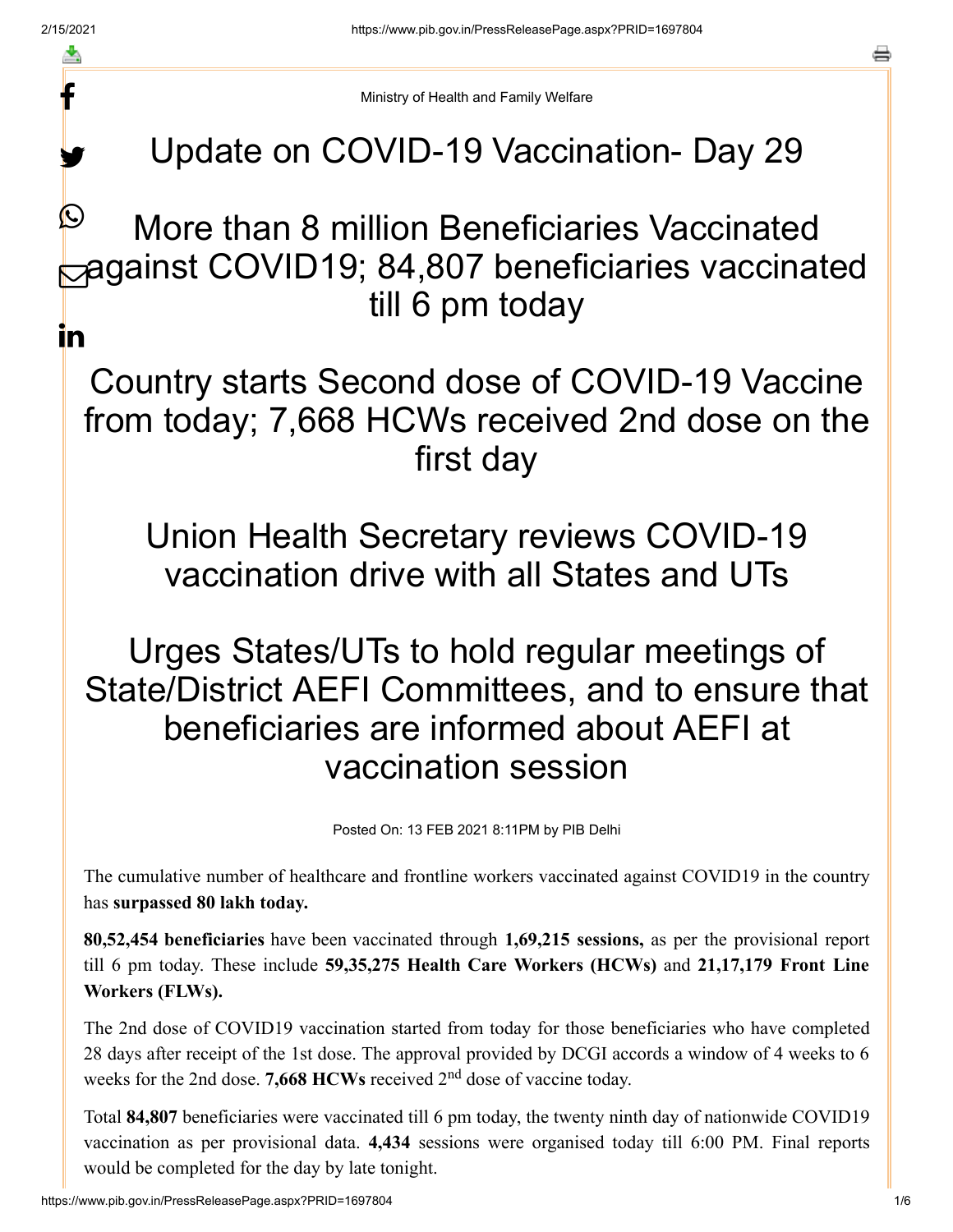34 States/UTs conducted the COVID vaccinations today.

| f                 |                |                          |                                 |                  |                    |
|-------------------|----------------|--------------------------|---------------------------------|------------------|--------------------|
|                   |                | State/UT                 | <b>Beneficiaries vaccinated</b> |                  |                    |
| $\mathbf{\Omega}$ | S. No.         |                          | <b>1st Dose</b>                 | 2nd Dose         | <b>Total Doses</b> |
|                   | $\mathbf{1}$   | A & N Islands            | 3,646                           | $\boldsymbol{0}$ | 3,646              |
| in                | $\overline{2}$ | <b>Andhra Pradesh</b>    | 3,54,868                        | 3,434            | 3,58,302           |
|                   | 3              | <b>Arunachal Pradesh</b> | 15,116                          | $\boldsymbol{0}$ | 15,116             |
|                   | $\overline{4}$ | <b>Assam</b>             | 1,25,260                        | 198              | 1,25,458           |
|                   | 5              | <b>Bihar</b>             | 4,76,076                        | $\boldsymbol{0}$ | 4,76,076           |
|                   | 6              | Chandigarh               | 8,660                           | 143              | 8803               |
|                   | $\overline{7}$ | Chhattisgarh             | 2,47,992                        | 29               | 2,48,021           |
|                   | 8              | Dadra & Nagar<br>Haveli  | 2,914                           | 48               | 2962               |
|                   | 9              | Daman & Diu              | 1,121                           | 30               | 1151               |
|                   | $10\,$         | Delhi                    | 1,79,748                        | 318              | 1,80,066           |
|                   | $11\,$         | Goa                      | 12,949                          | $\boldsymbol{0}$ | 12949              |
|                   | 12             | Gujarat                  | 6,76,453                        | $\boldsymbol{0}$ | 6,76,453           |
|                   | 13             | Haryana                  | 1,95,965                        | 325              | 1,96,290           |
|                   | 14             | <b>Himachal Pradesh</b>  | 79,166                          | $\boldsymbol{0}$ | 79,166             |
|                   | 15             | Jammu & Kashmir          | 1,28,756                        | 807              | 1,29,563           |
|                   | 16             | Jharkhand                | 1,95,291                        | 920              | 1,96,211           |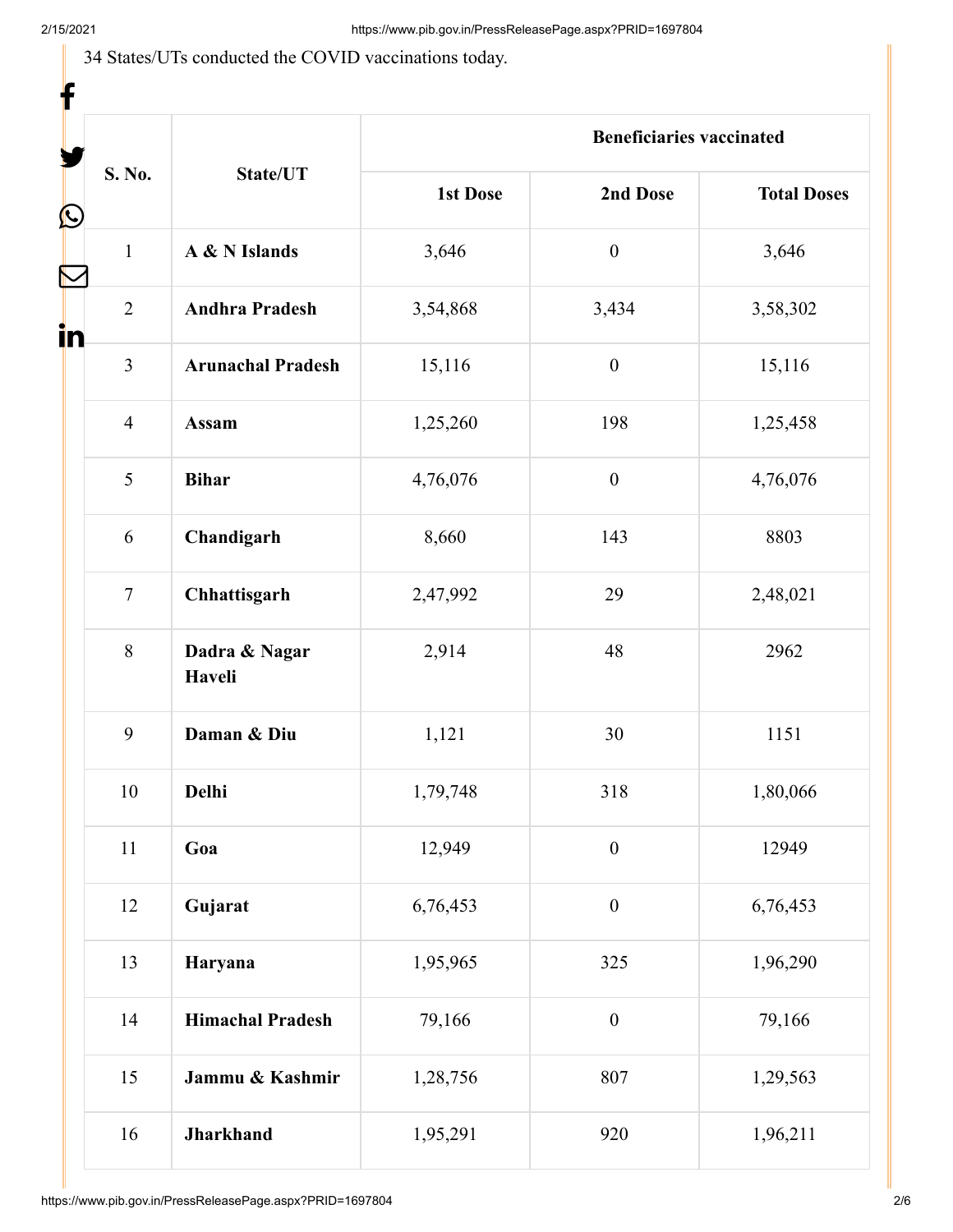| f                 | 17     | Karnataka             | 4,95,980 | $\boldsymbol{0}$ | 4,95,980 |
|-------------------|--------|-----------------------|----------|------------------|----------|
|                   | $18\,$ | Kerala                | 3,47,776 | $\overline{0}$   | 3,47,776 |
|                   | 19     | Ladakh                | 2,904    | $\boldsymbol{0}$ | 2904     |
| $\mathbf{\Omega}$ | 20     | Lakshadweep           | 1,776    | $\boldsymbol{0}$ | 1776     |
|                   | 21     | <b>Madhya Pradesh</b> | 5,26,783 | $\mathbf{0}$     | 5,26,783 |
| in                | 22     | Maharashtra           | 6,49,966 | $\boldsymbol{0}$ | 6,49,966 |
|                   | 23     | <b>Manipur</b>        | 19,607   | $\boldsymbol{0}$ | 19607    |
|                   | 24     | Meghalaya             | 13,084   | 59               | 13143    |
|                   | 25     | <b>Mizoram</b>        | 11,332   | $\boldsymbol{0}$ | 11332    |
|                   | 26     | Nagaland              | 9,476    | $\boldsymbol{0}$ | 9,476    |
|                   | 27     | Odisha                | 4,01,021 | $\boldsymbol{0}$ | 4,01,021 |
|                   | 28     | Puducherry            | 5,510    | $\boldsymbol{0}$ | 5510     |
|                   | 29     | Punjab                | 1,03,687 | 57               | 1,03,744 |
|                   | 30     | Rajasthan             | 6,06,942 | $\boldsymbol{0}$ | 6,06,942 |
|                   | 31     | <b>Sikkim</b>         | 8,335    | $\boldsymbol{0}$ | 8335     |
|                   | 32     | <b>Tamil Nadu</b>     | 2,27,542 | $\boldsymbol{0}$ | 2,27,542 |
|                   | 33     | Telangana             | 2,78,250 | 38               | 2,78,288 |
|                   | 34     | <b>Tripura</b>        | 68,789   | 366              | 69,155   |
|                   | 35     | <b>Uttar Pradesh</b>  | 8,58,602 | $\boldsymbol{0}$ | 8,58,602 |
|                   | 36     | <b>Uttarakhand</b>    | 1,08,349 | $\boldsymbol{0}$ | 1,08,349 |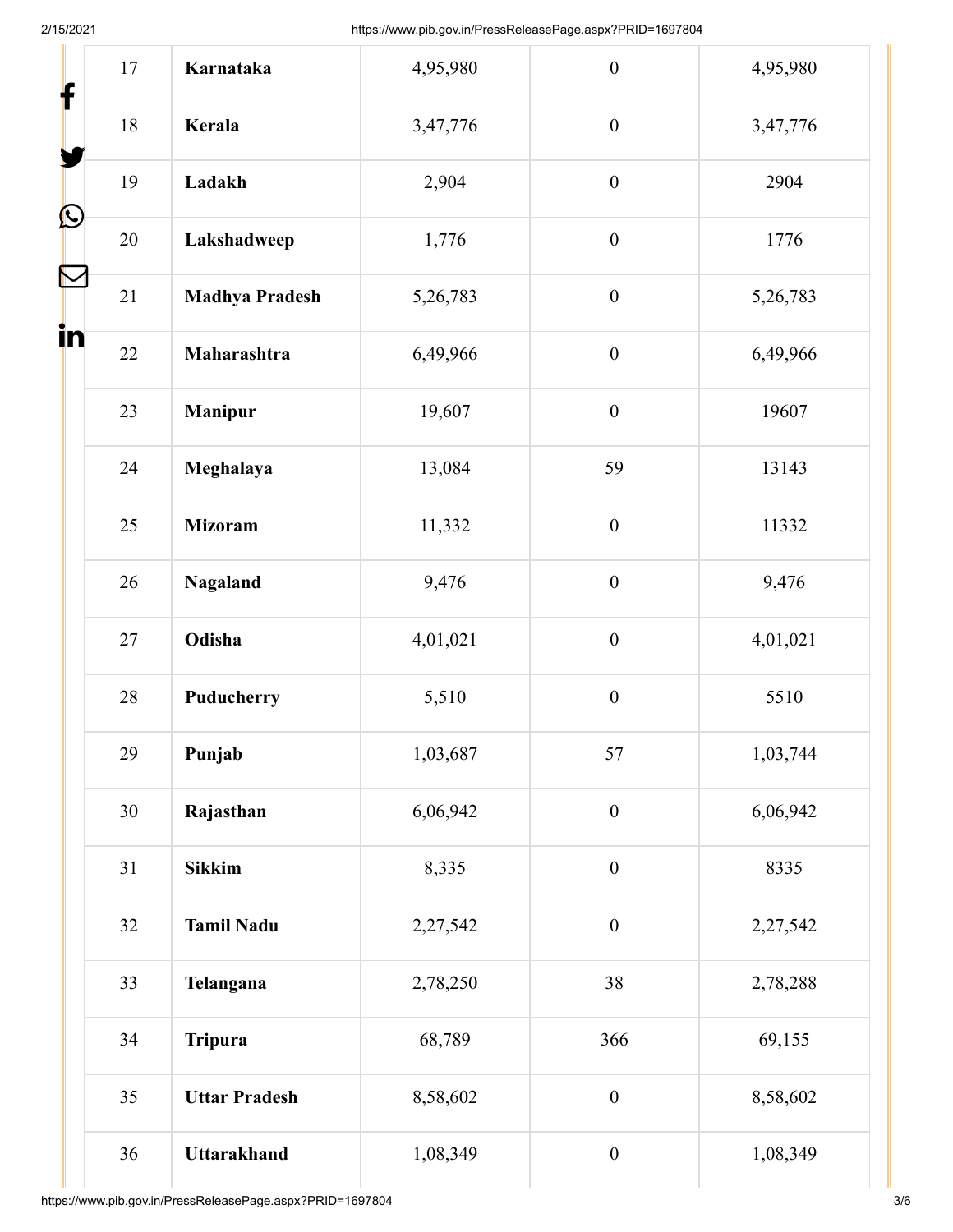|   | 37 | <b>West Bengal</b>   | 4,95,585  | 896   | 4,96,481  |
|---|----|----------------------|-----------|-------|-----------|
|   | 38 | <b>Miscellaneous</b> | 99,509    | 0     | 99,509    |
| C |    | <b>Total</b>         | 80,44,786 | 7,668 | 80,52,454 |

**T**welve States/UTs have vaccinated more than 70% of the registered HCWs. These are - Bihar, Lakshadweep, Tripura, Odisha, Madhya Pradesh, Uttarakhand, Himachal Pradesh, Chhattisgarh, Kerala, **P**Rajasthan, Mizoram and Sikkim.

| S.No. | <b>States/UTs</b> | <b>Percentage Coverage</b> |
|-------|-------------------|----------------------------|
| 1.    | Lakshadweep       | $81\%$                     |
| 2.    | Bihar             | $80.06\%$                  |
| 3.    | Tripura           | 78.9%                      |
| 4.    | Odisha            | 76.7%                      |
| 5.    | Madhya Pradesh    | 75.8%                      |
| 6.    | Uttarakhand       | 74.8%                      |
| 7.    | Himachal Pradesh  | 74.5%                      |
| 8.    | Chhattisgarh      | 73%                        |
| 9.    | Kerala            | 71.1%                      |
| 10.   | Rajasthan         | 70.7%                      |
| 11.   | Mizoram           | 70.5%                      |
| 12.   | Sikkim            | 70.1%                      |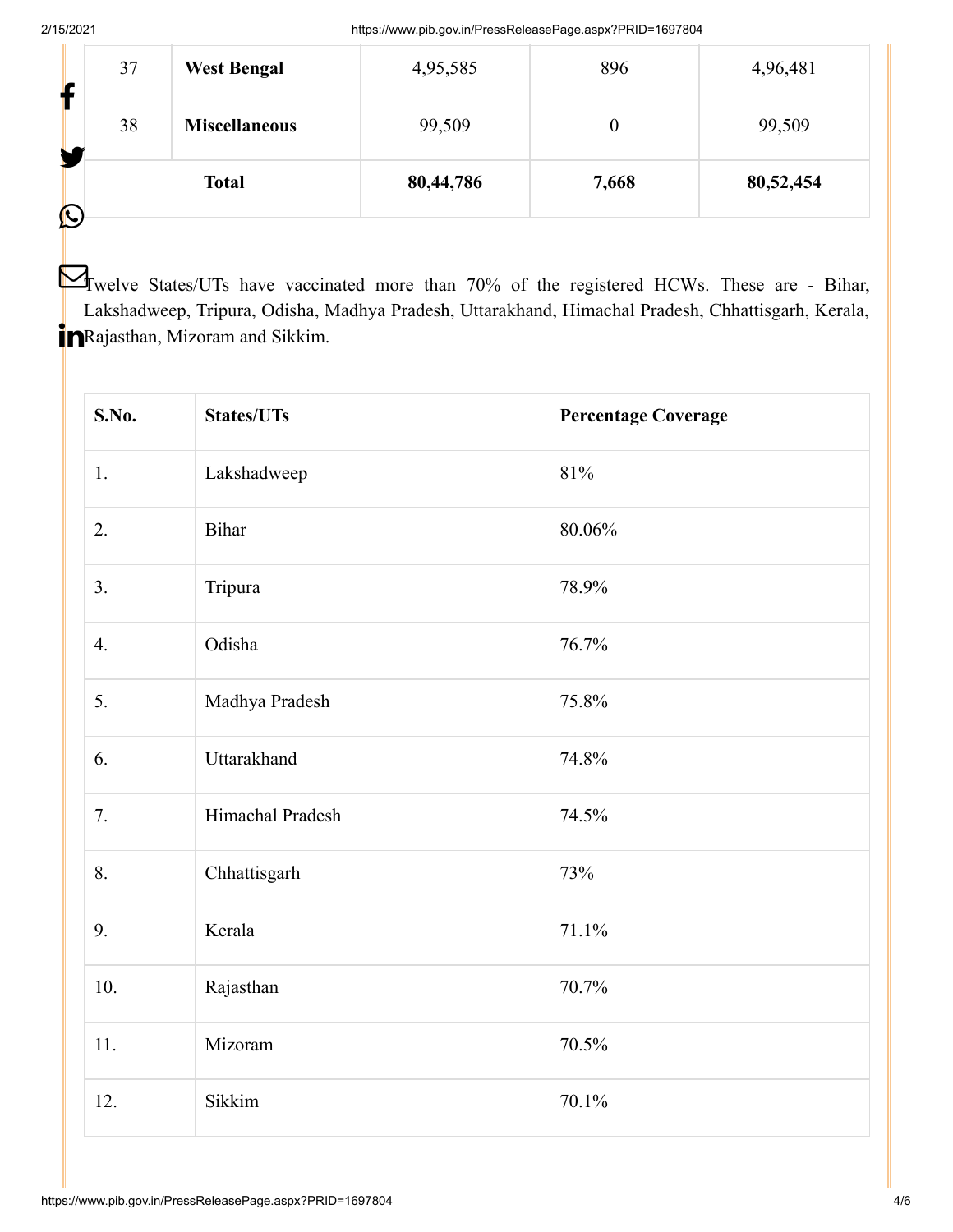On the other hand, seven States/UTs have reported less than 40% coverage of registered HCWs. These are Meghalaya, Punjab, Manipur, Tamil Nadu, Chandigarh, Nagaland and Puducherry. f

10 States that recorded the highest number of vaccinations are Jammu and Kashmir, West Bengal, Gujarat, Jharkhand, Andhra Pradesh, Karnataka, Bihar, Uttarakhand, Tripura and Delhi.

Total 34 persons have been hospitalized after being administered the COVID19 vaccine, so far. This Comprises 0.0004% of the total vaccinations. Of the 34 cases of hospitalization, 21 were discharged after treatment, while 11 persons died and 2 are under treatment. In the last 24 hours, no person has been hospitalized.  $\bm{\nabla}$ 

Total 27 deaths have been recorded till date. These comprise 0.0003% of the total vaccinations. Of these, 11 persons died in the hospital while 16 deaths are recorded outside the hospital. ın

No case of serious/severe AEFI/Death is attributable to vaccination, till date.

In last 24 hours, three new deaths have been reported. Out of which, a 38 year old person, a resident of Harda, Madhya Pradesh died due to Myocardial Infarction after 9 days of vaccination. Another is a 35 year old, resident of Panipat, Haryana suffering from Pneumonia with Acute Respiratory Distress Syndrome died after 8 days of Vaccination. Post-mortem details are awaited. A 58 year old, resident of Dausa, Rajasthan collapsed on duty and was brought dead to the hospital after taking the vaccine. His post-mortem details are also awaited.

The Union Health Secretary took a detailed review of the status and progress of COVID-19 vaccination drive with all States and UTs today. He urged them to adhere to the timelines for covering all HCWs and FLWs with 1st dose of vaccines and scheduling their mop-up rounds. The SOPs for 2nd dose scheduling on Co-WIN have been shared with States/UTs. The Secretary underscored the importance of efficient stock management practices and establishment of State Media Response Cell during the review meeting.

In a letter to all States and UTs, Union Health Secretary has pointed out that according to the Rapid Assessment System (RAS), while 97% beneficiaries are found to be satisfied with the overall vaccination experience, only 88.9% beneficiaries have indicated that they were provided information regarding Adverse Event Following Immunization (AEFI) at the session site. The States/UTs have been advised to ensure that all Vaccination Officers are trained and informed regarding AEFI, and they should provide AEFI related information to all the beneficiaries receiving COVID 19 vaccine.

In order to strengthen surveillance following COVID-19 vaccination, the Health Secretary has also urged the States and UTs to ensure that Adverse Effects Following Immunization (AEFI) Committees at the State and District levels meet regularly to oversee the overall performance of AEFI Surveillance System. This shall go a long way to instil vaccine confidence in the community. State/UTs are also advised to share feedback with and seek guidance from the Union Health Ministry whenever needed.

\*\*\*\*

MV/SJ

HFW/COVID Vaccination Press Brief /13<sup>th</sup>February2021/2